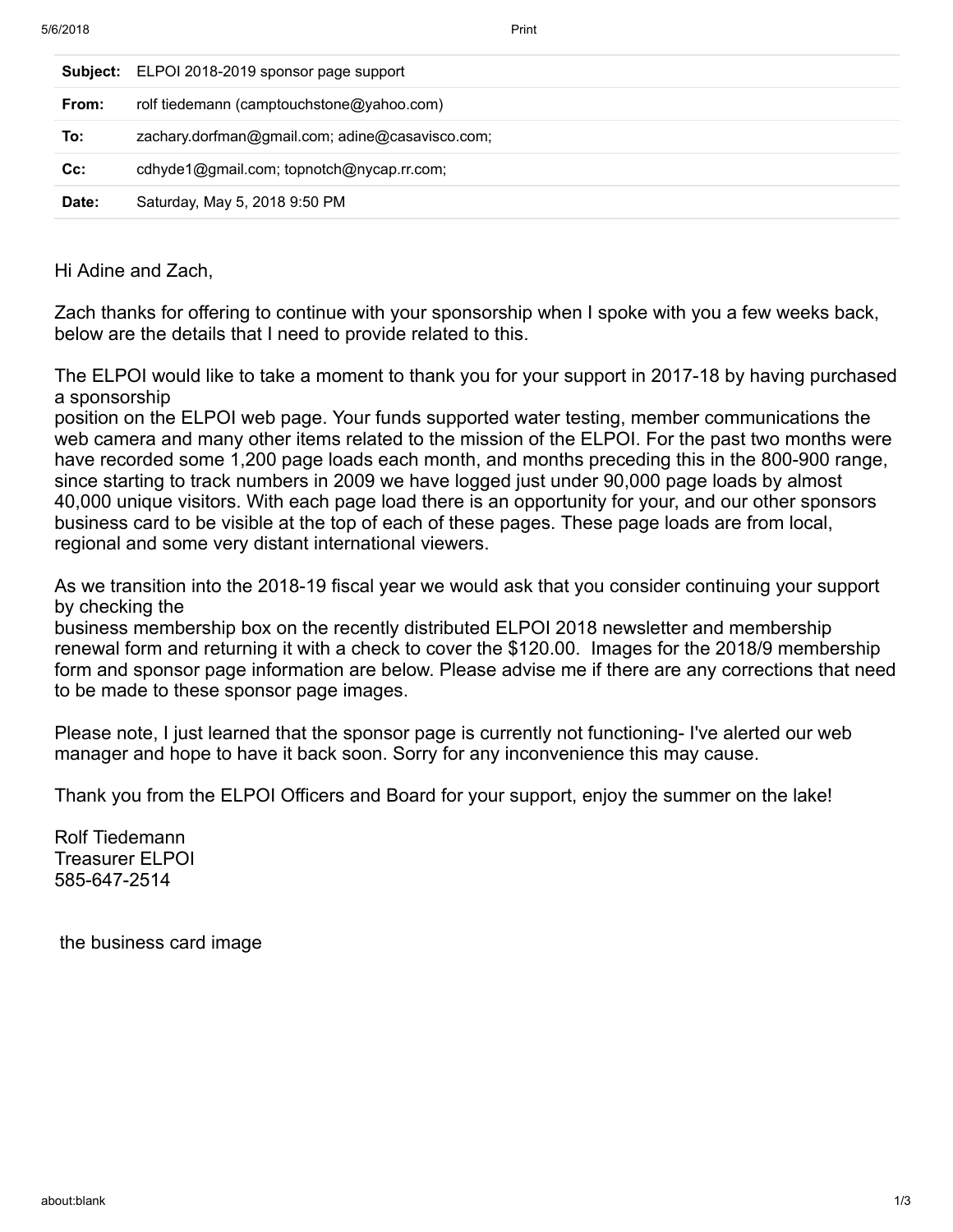

the displaying sponsor information